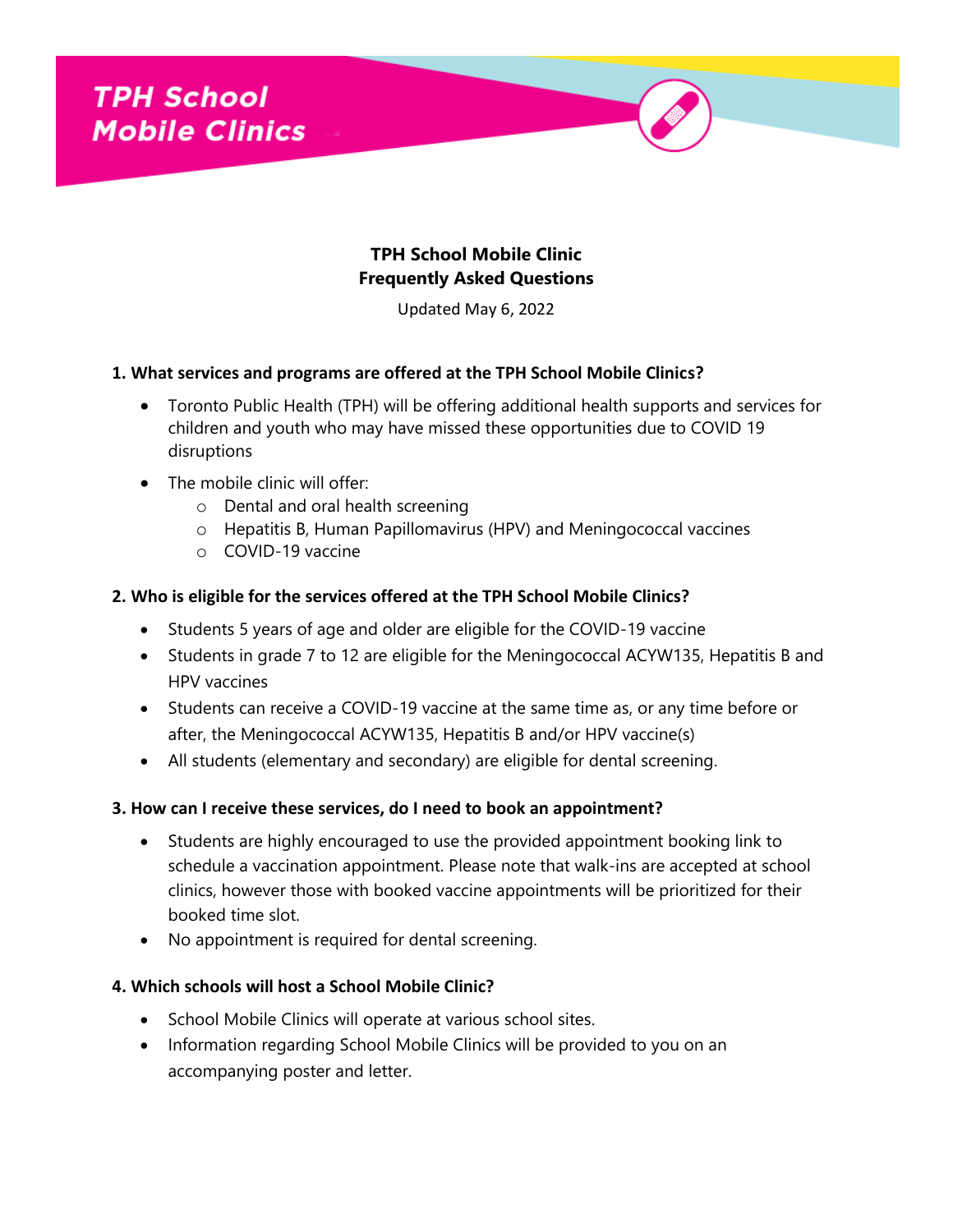• Visit the "**Find a Mobile Clinic**" page on the City of Toronto website. You can find upcoming school clinics by clicking this icon pinned on the map to find out clinic details and the appointment booking link.

## **5. What are the hours for School Mobile Clinics?**

 Hours will vary. Information on when the clinic will operate in your school and hours of operation will be provided on the accompanying poster and letter.

## **6. Can students from surrounding schools attend the School Mobile Clinic?**

- During school instructional hours, only students at the host school can attend the clinic.
- Eligible students from surrounding schools can attend school clinics that extend beyond school hours and those that operate on a weekend.

#### **7. How should students prepare for the clinic appointment?**

- Please bring a health card and/or another form of identification
- For students interested in receiving a vaccination:
	- o Please bring a copy of the student's immunization records and health card (if available).
	- o Review the vaccine Fact Sheets that are provided in the student/parent package.
	- o Print and fill-in the [School Immunization Consent Form](https://www.toronto.ca/wp-content/uploads/2022/02/953b-SIPConsentFormSeptember29EN.pdf) and/or [COVID-19 Vaccine](https://www.health.gov.on.ca/en/pro/programs/publichealth/coronavirus/docs/vaccine/COVID-19_vaccine_consent_form_youth.pdf)  [Consent Form](https://www.health.gov.on.ca/en/pro/programs/publichealth/coronavirus/docs/vaccine/COVID-19_vaccine_consent_form_youth.pdf) for each student being immunized and note:
		- **Students under 14 years of age require a signed consent from a** parent/guardian.
		- **Students 14 years and older can sign their own consent form.**
	- $\circ$  It is recommended that students eat a snack before their appointment and wear a short sleeve shirt
	- $\circ$  As space is limited in the clinic, students under the age of 14 years should come to the clinic with just one parent/guardian.

#### **8. Where can I find more information about the various services?**

- For more information on Dental and Oral Health Services, please visit us here.
- For more information on School Vaccination Program, please visit us [here.](https://www.toronto.ca/community-people/health-wellness-care/health-programs-advice/immunization/get-immunized-children-youth/grade-7-vaccination-program/)
- For more information on COVID-19 Vaccination, please visit us here.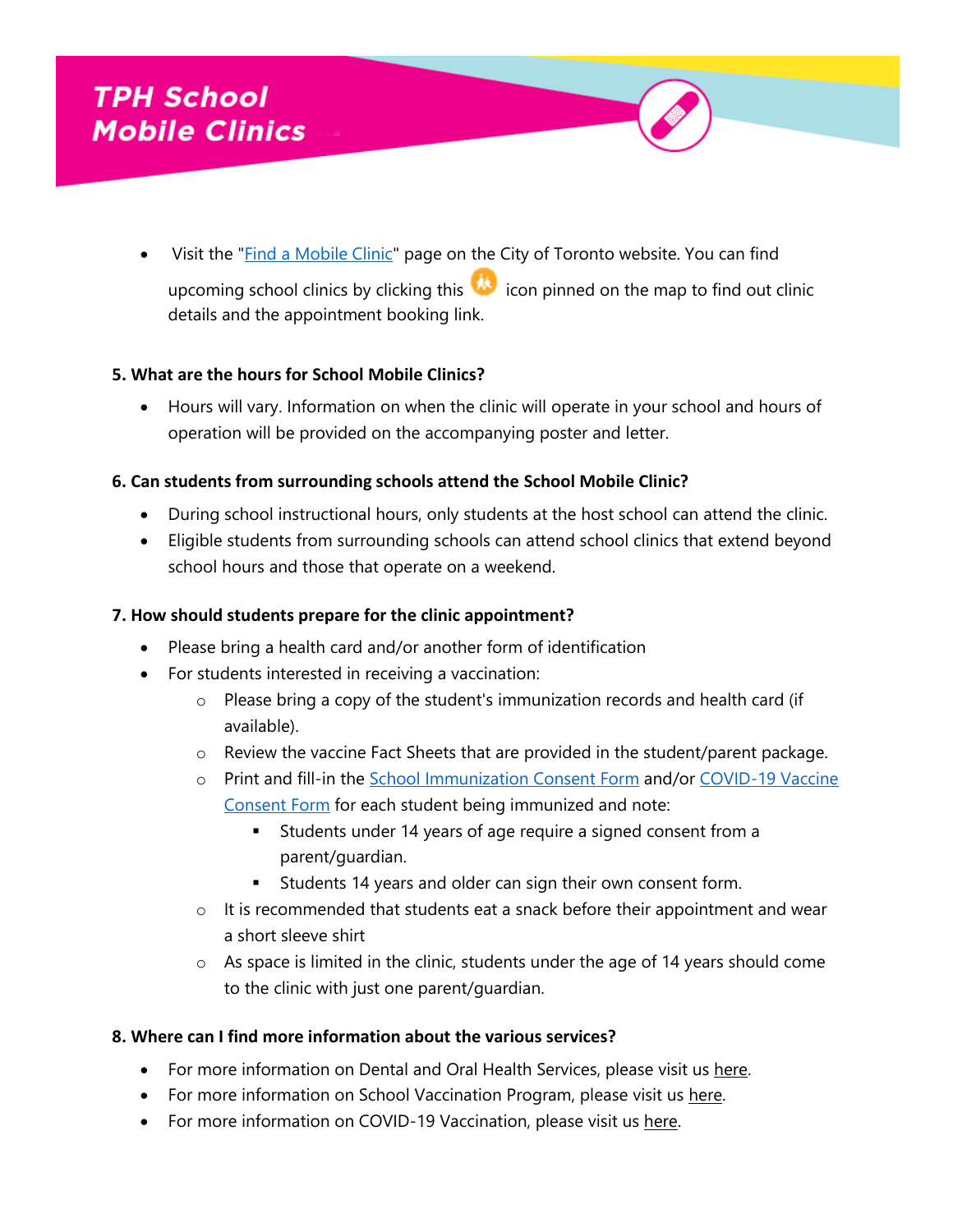For additional support, please call Toronto Public Health Hotline: 8:30 a.m. – 4:30 p.m., Monday – Friday, 416-338-7600

# Dental Screening:

#### **1. What is a Dental and Oral Health Screening?**

- Toronto Public Health provides annual dental screenings in local public and separate schools for children from Junior Kindergarten through to Grade 8. Parents are notified in advance of the screenings and are able to opt out if they do not want their child to be screened.
- The school screening programs do not replace a dental examination that is done by a dentist. In addition to detecting urgent and essential dental concerns, a screening can provide an early sign of possible problems that should be looked at more closely.

# **2. Are family members of students (or other individuals who are not students) eligible to receive Dental Screening services?**

 TPH Dental and Oral Health staff will assess the eligibility of those interested in dental screening. They will provide information on dental supports and services in the community for those who are not eligible to participate in dental screening at the clinic.

## **3. What is the Dental Screening process?**

The dental screening process is as follows:

- The school informs parents and students of the dates and time
- An oral health staff member does a brief visual inspection of the gums, teeth and mouth
- The staff can answer any questions the student might have, provide guidance on oral hygiene.
- Children identified with urgent needs will be followed up on and assisted in accessing the dental care needed.

## **4. What happens if the dental screening shows that the student has many caries (cavities)?**

 If your child is identified as at risk for dental disease, you will be offered support, informed of the treatment needed, and referred to appropriate care. Families unable to pay for dental care may be eligible for services offered by TPH.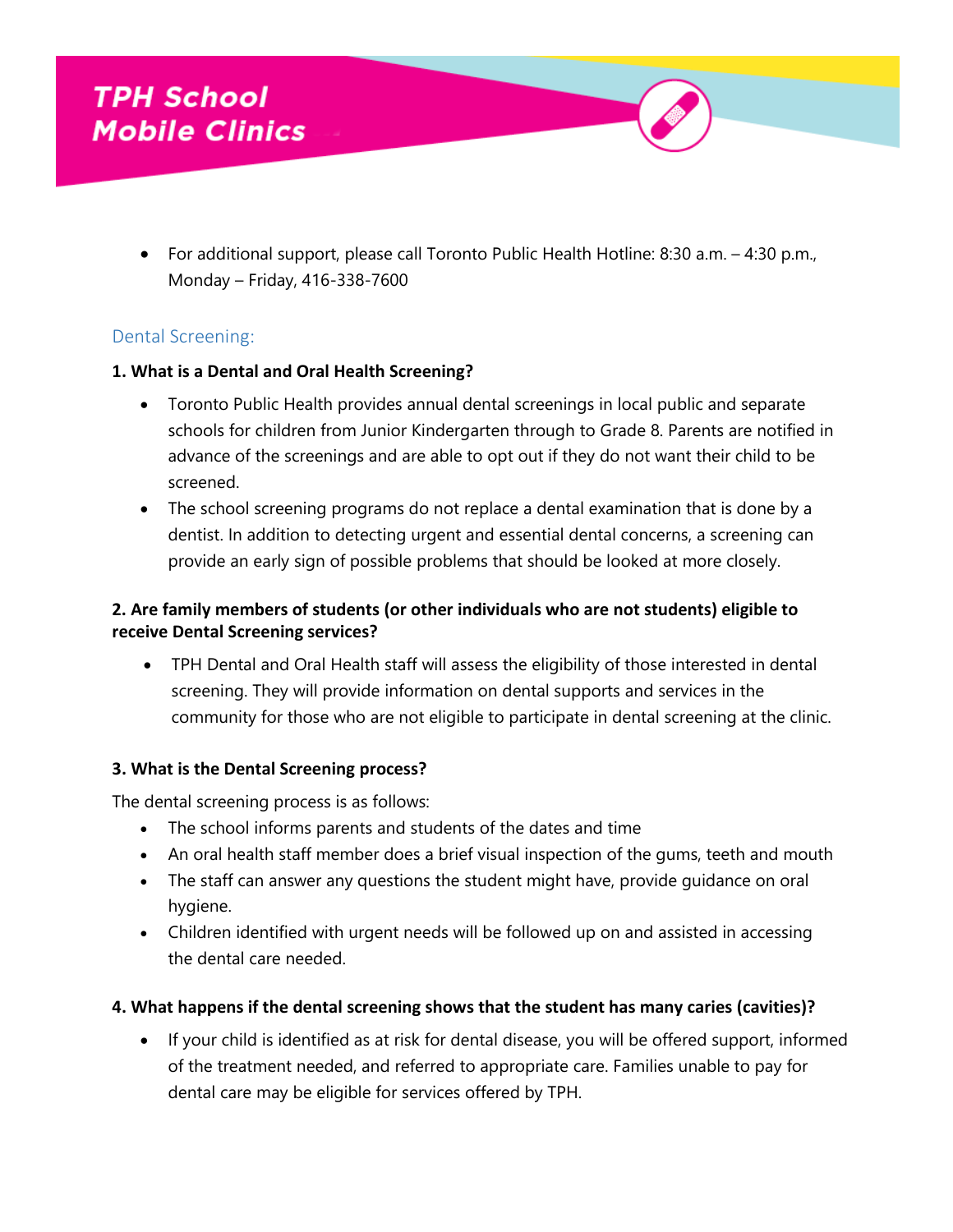- If you have a family dentist and prefer to see them, you may make a follow up appointment with them.
- If you do not have a dentist, or are unable to pay for dental care, Toronto Public Health will assist in booking a follow up appointment at our clinics.

# **5. What is the referral process? Will we be referred to TPH dental clinics or a private dentist?**

- If follow up care or urgent care is needed, Toronto Public Health can support you in arranging an appointment with a TPH Dentist if required
- You may also opt to receive dental care and follow-up from your own private dentist.

# **6. Is OHIP required to access the subsidized TPH dental programs/supports?**

- The dental screening is offered to any child in Junior Kindergarten Grade 8 unless the Parent/Guardian decided to opt out of screening. High school children will be offered a dental screening, however they can decide to opt out if they do not wish to participate.
- If there are urgent needs, then the oral health staff member will be assisting in accessing care regardless of OHIP.

# **7. What document(s) are provided to the student/parents for urgent inquiries?**

- Prior to any dental screening, families will receive a Parent/Guardian information letter
- Following the screening process, families may receive a parent notification form if any treatment or follow up care is needed

# School Immunization Program:

## **1. What are the School Immunization Program vaccines?**

- The School Immunization Program vaccines are: Hepatitis B, Human Papillomavirus (HPV), and Meningococcal vaccines.
- Under Ontario's Immunization of School Pupil Act (ISPA), all students are required to be up-to-date with Meningococcal vaccines or have a [valid exemption.](https://www.ontario.ca/laws/statute/90i01)
- Hepatitis B and HPV vaccines prevent cancers and are voluntary for school attendance.
- See [Hepatitis B](https://www.toronto.ca/community-people/health-wellness-care/diseases-medications-vaccines/hepatitis-b-vaccine-fact-sheet/), [HPV](https://www.toronto.ca/community-people/health-wellness-care/diseases-medications-vaccines/human-papillomavirus-hpv-vaccine/), and [Meningococcal-quadrivalent](https://www.toronto.ca/community-people/health-wellness-care/diseases-medications-vaccines/meningococcal-a-c-y-w-135-vaccine/) Vaccine Fact Sheets for more information.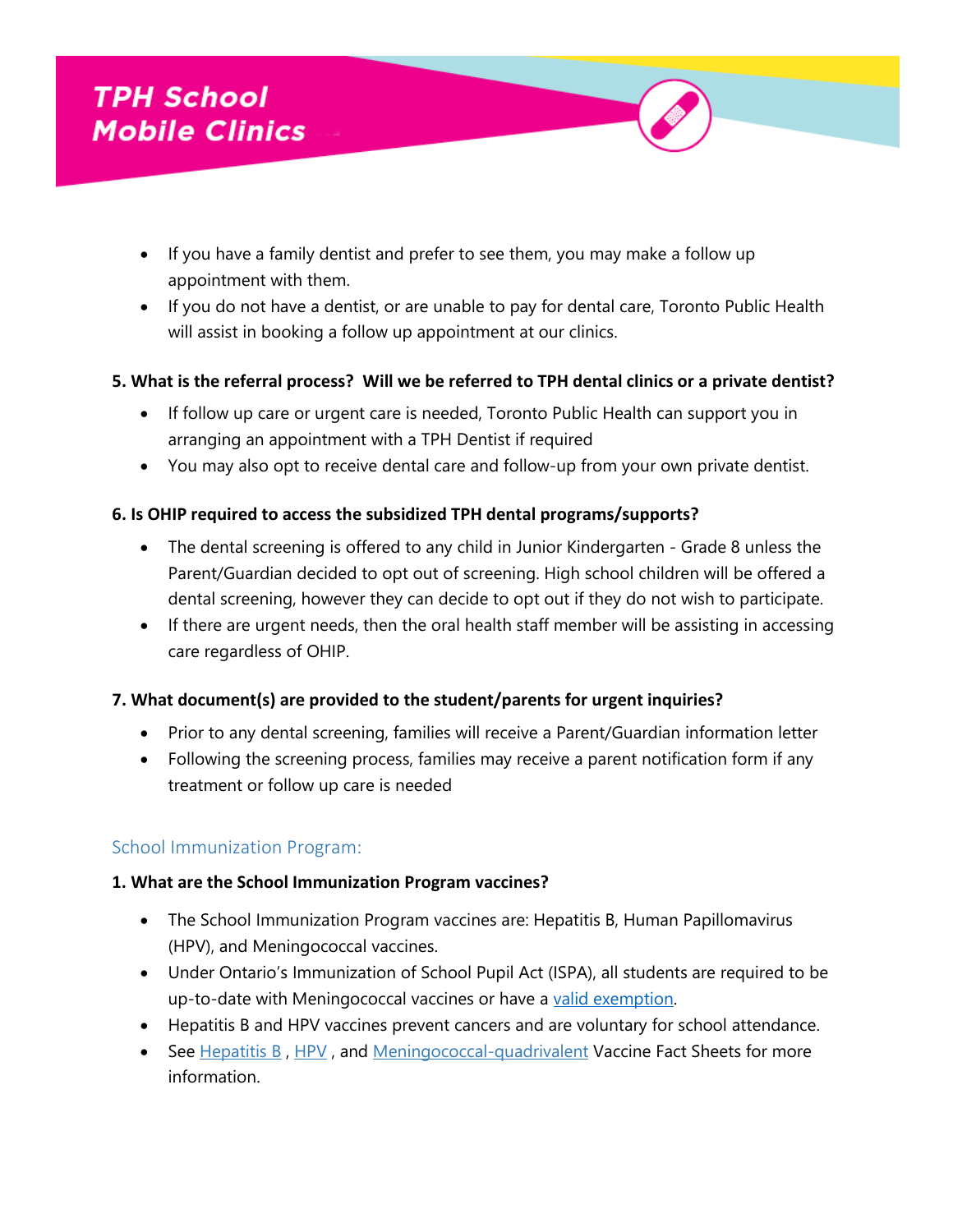## **2. Can students still attend school without getting the SIP vaccines?**

- Meningococcal vaccination is a requirement for school attendance. Students must be upto-date with the meningococcal vaccine or have a valid exemption to avoid school suspension.
- Hepatitis B and HPV vaccines are highly recommended but are not mandatory for school attendance.

# **3. I do not know if my child has received these vaccines? How can I find out?**

- Contact your healthcare provider to access your child's immunization records. If possible, bring your child's immunization records to the clinic. If the records are not in English, please provide a translated version.
- Our staff will determine if your child is up to date with their vaccinations or if additional doses are needed.
- If you do not have your child's immunization records, Toronto Public Health may have records of their previous immunization that can be checked.

## **4. Can students (or parents/guardians) select which vaccine(s) to receive?**

 Yes. Each vaccine is dosed separately, so students (or their parents/guardians) can choose which of the vaccines to receive.

## **5. Can a 15 year old student sign the consent form?**

Yes. Students 14 years of age and older can sign their own consent form.

## **6. What are the common side effects of School Immunization Program vaccines?**

- The vaccines are safe, effective and well tolerated. Reactions are usually mild. Common side-effects include pain and redness where the vaccine was given, headache, fever, dizziness, nausea or feeling faint shortly after receiving the vaccine.
- In rare cases, serious allergic reactions such as trouble breathing, rash, swelling in the throat and face may occur. Allergic reactions can be treated and are usually temporary. Public health nurses will observe students for 15 minutes after vaccination to watch for reactions.
- There are no long-term side-effects or chronic medical conditions associated with these vaccines.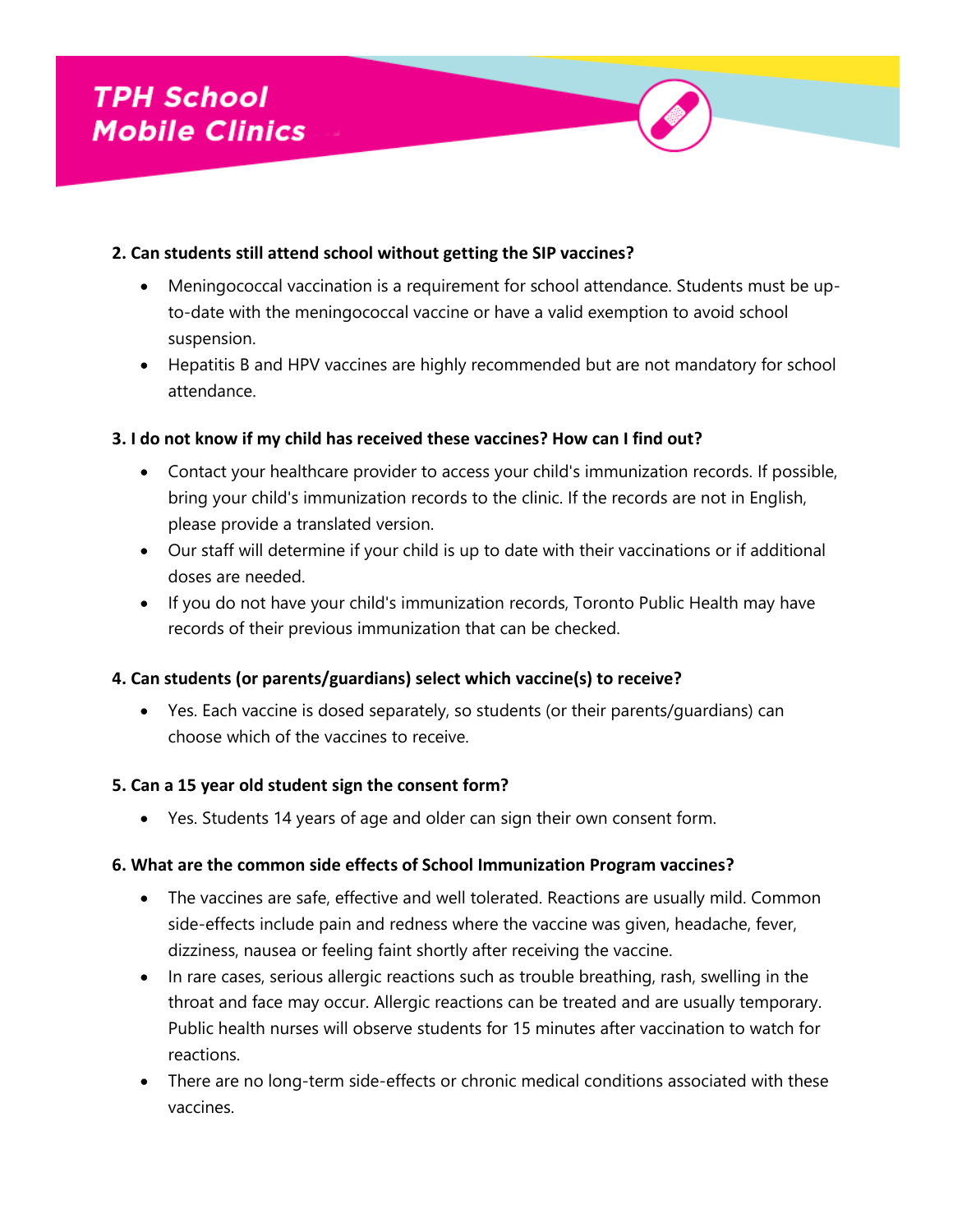# **7. My Grade 9 child missed a dose of Hepatitis B vaccine when he was in Grade 7. Does he need to restart the series?**

 No. Your child will not need to restart the series. Toronto Public Health nurses will assess which dose(s) your child needs.

# **8. Can students who have had a previous allergic reaction to a vaccine be immunized at this clinic?**

 No. Students who have had an allergic reaction to any vaccine in the past should contact their healthcare provider and should not book an appointment at the school clinic.

# COVID-19 Vaccines:

# **1. What COVID-19 Vaccines are offered at the clinics?**

- COVID-19 vaccines are approved in Canada for people 5 years old and older.
- Vaccines offered at the clinic include:
	- o Pfizer-BioNTech
	- o Moderna

## **2. How do the COVID-19 Vaccines work?**

- COVID-19 vaccines teach our immune system to make antibodies that protect us from the COVID-19 virus. The vaccines do not stay in the body for a long time, do not contain the COVID-19 virus and cannot give us COVID-19. It takes at least two weeks after getting the vaccine to be protected.
- Most COVID-19 vaccines require two doses in a primary series, but people who have a weak immune system need three doses.
- Everyone aged 12 and older should get a booster dose of an mRNA vaccine as soon as they are eligible.

## **3. What are the common side effects of COVID-19 Vaccines?**

- Some people may have side effects after vaccination- most are mild to moderate, and last one to three days. Side effects usually mean that the vaccine is working.
- Common side effects include: fever, headache, feeling tired, muscle aches, joint pain, chills, nausea/vomiting, and redness, pain, itching or swelling where the needle was given